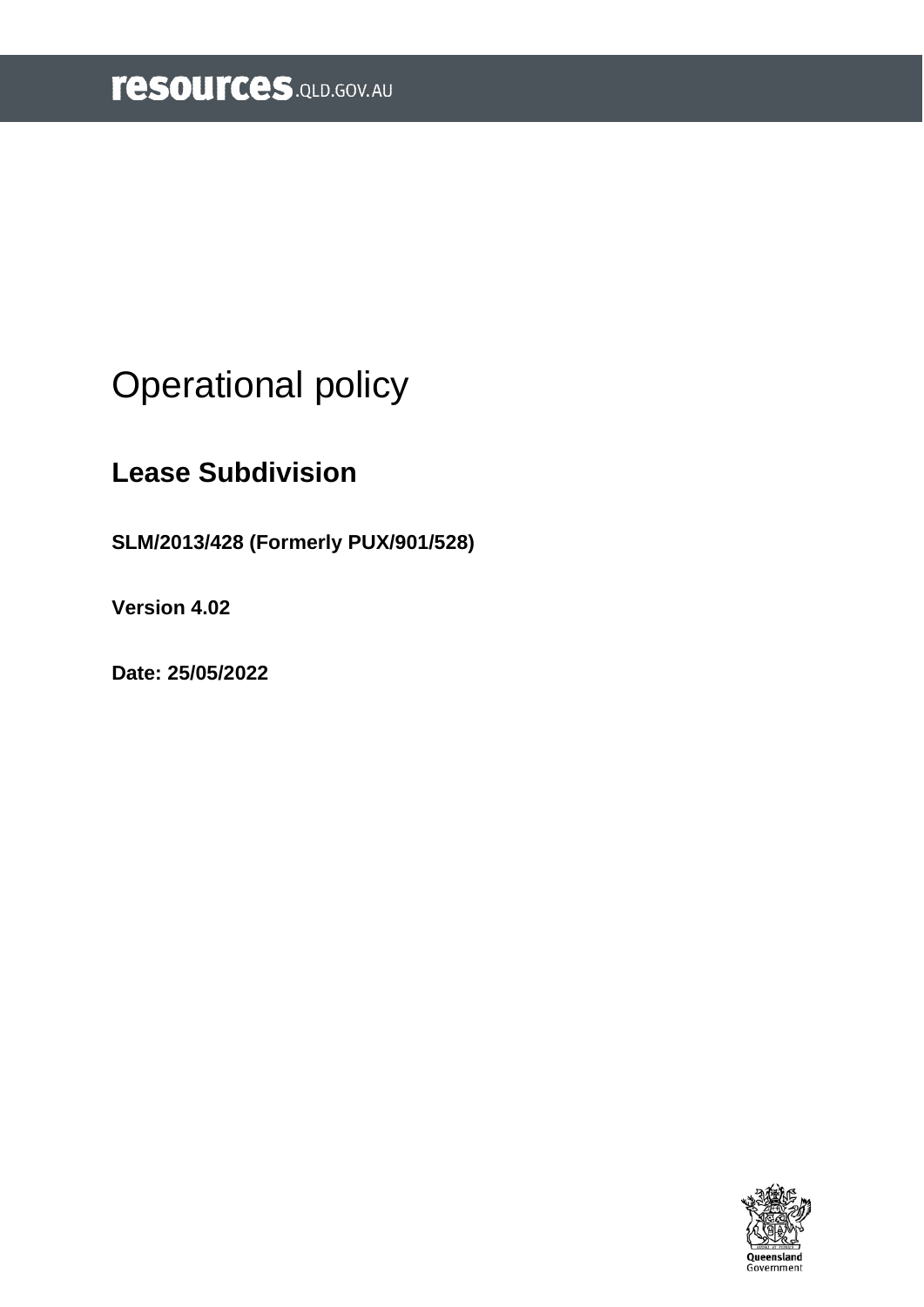### <span id="page-1-0"></span>**Approval**

| <b>Position</b>                      | <b>Name</b> | <b>Effective Date</b> |
|--------------------------------------|-------------|-----------------------|
| Director – Operations Support – Land | Rod Kent    | 20/09/2017            |

### <span id="page-1-1"></span>**Version history**

| <b>Version</b> | Date       | <b>Comments</b>                                                                                                                      |
|----------------|------------|--------------------------------------------------------------------------------------------------------------------------------------|
| 1              | 20/12/2004 | Replaces PUX/901/526                                                                                                                 |
| 1.1            | 01/07/2005 | Conversion Project - New Word/XML template                                                                                           |
| $\overline{2}$ | 13/12/2007 | Updated to reflect Land Act amendments. Endorsed by Scott<br>Spencer, Director-General, Department of Natural Resources and<br>Water |
| 2.1            | 04/02/2011 | Minor updates to reflect department name change                                                                                      |
| 2.2            | 25/10/2012 | Minor updates to reflect department                                                                                                  |
| 2.3            | 19/03/2013 | Updated to change government logo                                                                                                    |
| 2.04           | 21/03/2014 | Updated to new DNRM template                                                                                                         |
| 3.00           | 12/06/2014 | Updated to include amendments due to LOLA 2014 effective<br>1/7/2014                                                                 |
| 4.00           | 23/06/2016 | Amended to include subdivision of rolling term leases                                                                                |
| 4.01           | 20/09/2017 | Updated to insert – Planning Act 2016 to replace Sustainable<br><b>Planning Act</b>                                                  |
| 4.02           | 25/05/2022 | Updated template and department name to Department of<br><b>Resources</b>                                                            |

This publication has been compiled by Land Operations Support, Lands Policy and Support, Lands Division, Department of Resources.

#### © State of Queensland, 2022

The Queensland Government supports and encourages the dissemination and exchange of its information. The copyright in this publication is licensed under a Creative Commons Attribution 4.0 International (CC BY 4.0) licence.



Under this licence you are free, without having to seek our permission, to use this publication in accordance with the licence terms. You must keep intact the copyright notice and attribute the State of Queensland as the source of the publication.

Note: Some content in this publication may have different licence terms as indicated.

For more information on this licence, visit https://creativecommons.org/licenses/by/4.0/.

The information contained herein is subject to change without notice. The Queensland Government shall not be liable for technical or other errors or omissions contained herein. The reader/user accepts all risks and responsibility for losses, damages, costs and other consequences resulting directly or indirectly from using this information.

#### **Interpreter statement**:



The Queensland Government is committed to providing accessible services to Queenslanders from all culturally and linguistically diverse backgrounds. If you have difficulty in understanding this document, you can contact us within Australia on 13QGOV (13 74 68) and we will arrange an interpreter to effectively communicate the report to you.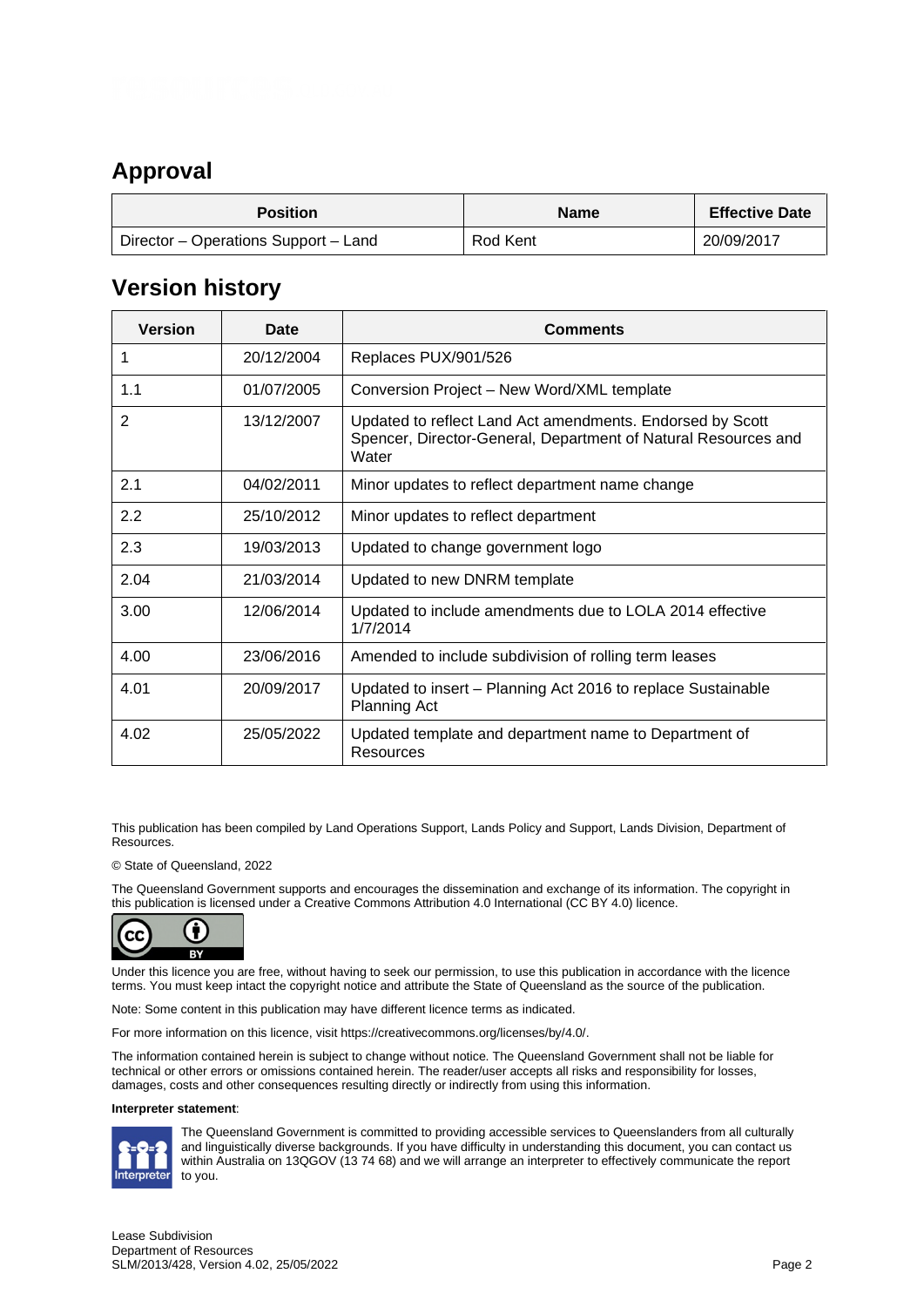#### **Table of contents**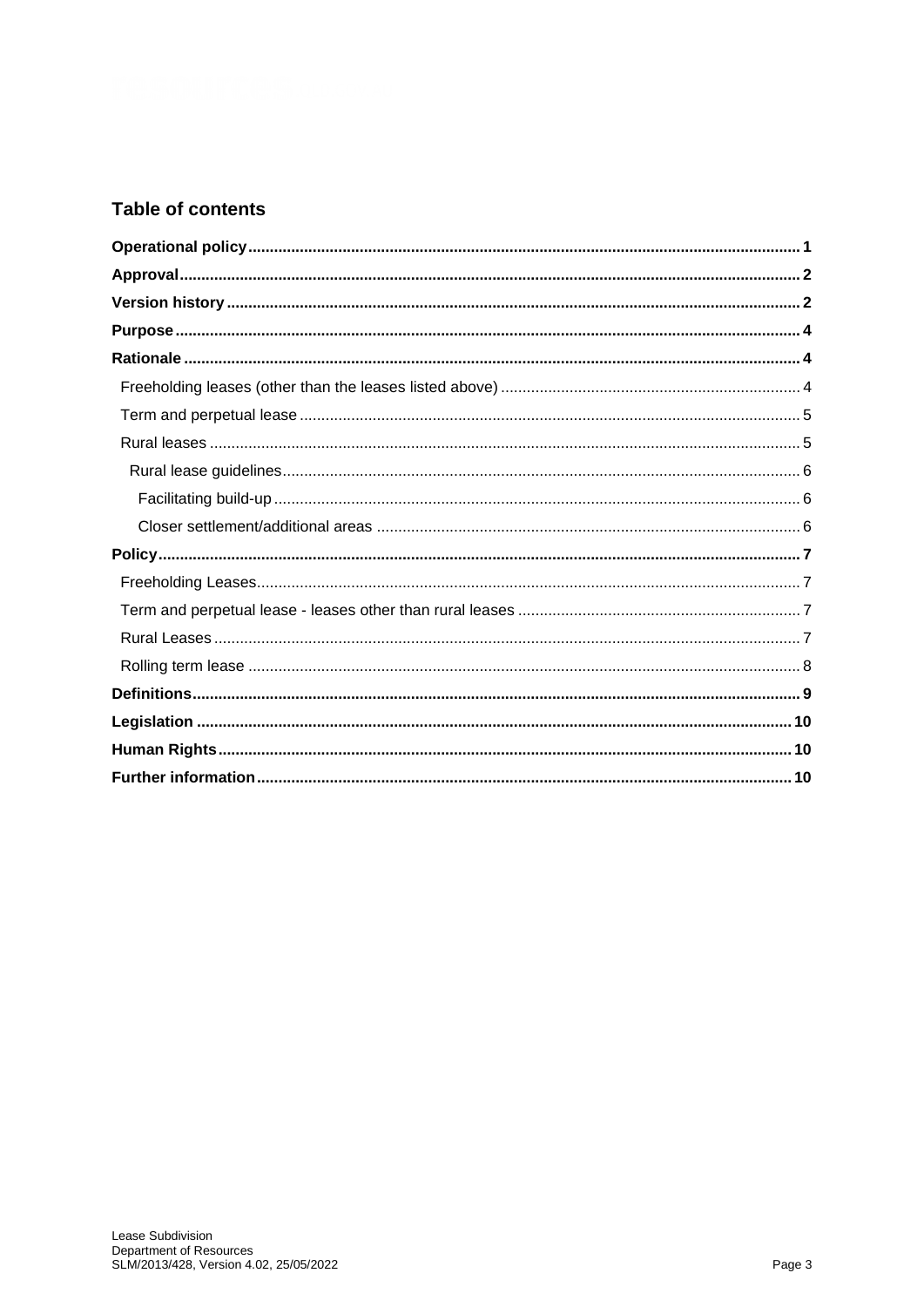# <span id="page-3-0"></span>**Purpose**

This policy applies to all applications for the subdivision of leases made under the *[Land Act 1994](https://www.legislation.qld.gov.au/view/html/inforce/current/act-1994-081)* (Land Act).

The document provides direction to the Minister's delegates as to the limited circumstances in which an approval will be granted to subdivide a lease under the subdivision provisions of the Land Act.

## <span id="page-3-1"></span>**Rationale**

A lease under section 175 of the Land Act may only be subdivided if (amongst other things) the Land Act or a condition of the lease does not prohibit subdivision.

The Land Act prohibits the subdivision of the following leases:

- 1. an auction perpetual lease that is a perpetual country, suburban or town lease issued under the repealed *[Land Act 1962](http://classic.austlii.edu.au/au/legis/qld/hist_act/lao1962n4294/)* (repealed Act), part 7, division 2;
- 2. a perpetual lease selection issued under the repealed Act, part 4, division 2;
- 3. an agricultural farm issued before 31 December 1991 under the repealed Act, part 4, division 1;
- 4. a freeholding lease that has less than the amount prescribed under the Land Regulation 2020 to be paid before the deed of grant may issue.

Further, under section 176B of the Land Act, the chief executive must consider whether the proposed subdivision is appropriate, taking into account state, regional and local planning strategies and the objects of the Land Act.

### <span id="page-3-2"></span>**Freeholding leases (other than the leases listed above)**

A freeholding lease (subject to section 154 of the Land Act regarding additional or fewer purposes) must be used for the purpose of the lease originally converted e.g. if the lease converted was a term lease for residential purposes, the freeholding lease must be used for that purpose, or a grazing homestead freeholding lease (converted from a grazing homestead perpetual lease) must be used for grazing or agriculture, or both.

Although still a lease under the Land Act, the state has sold the 'freehold' of the land to the lessee who had elected, in lieu of a single payment, to pay the freehold purchase price on terms by way of an annual instalment i.e. once the lessee has paid the purchase price in full, the lessee is entitled to the issue of a deed of grant i.e. freehold (subject to the conditions of the lease being fulfilled, payment of any other fees e.g. a deed fee, and the registration of any required survey plan).

Further, although the state may wish to ensure that the leased land is still used, including in a sustainable way, for the purpose of the lease, the lessee may elect to pay the lease to freehold at any time, and therefore the state's oversight on the use of the land under a tenure arrangement is diminished.

Notwithstanding the state has sold the 'freehold', a lease under the Land Act is not subject to the provisions of the *[Planning Act 2016](https://www.legislation.qld.gov.au/view/html/inforce/current/act-2016-025)* (Planning Act) for reconfiguration of a lot (subdivision).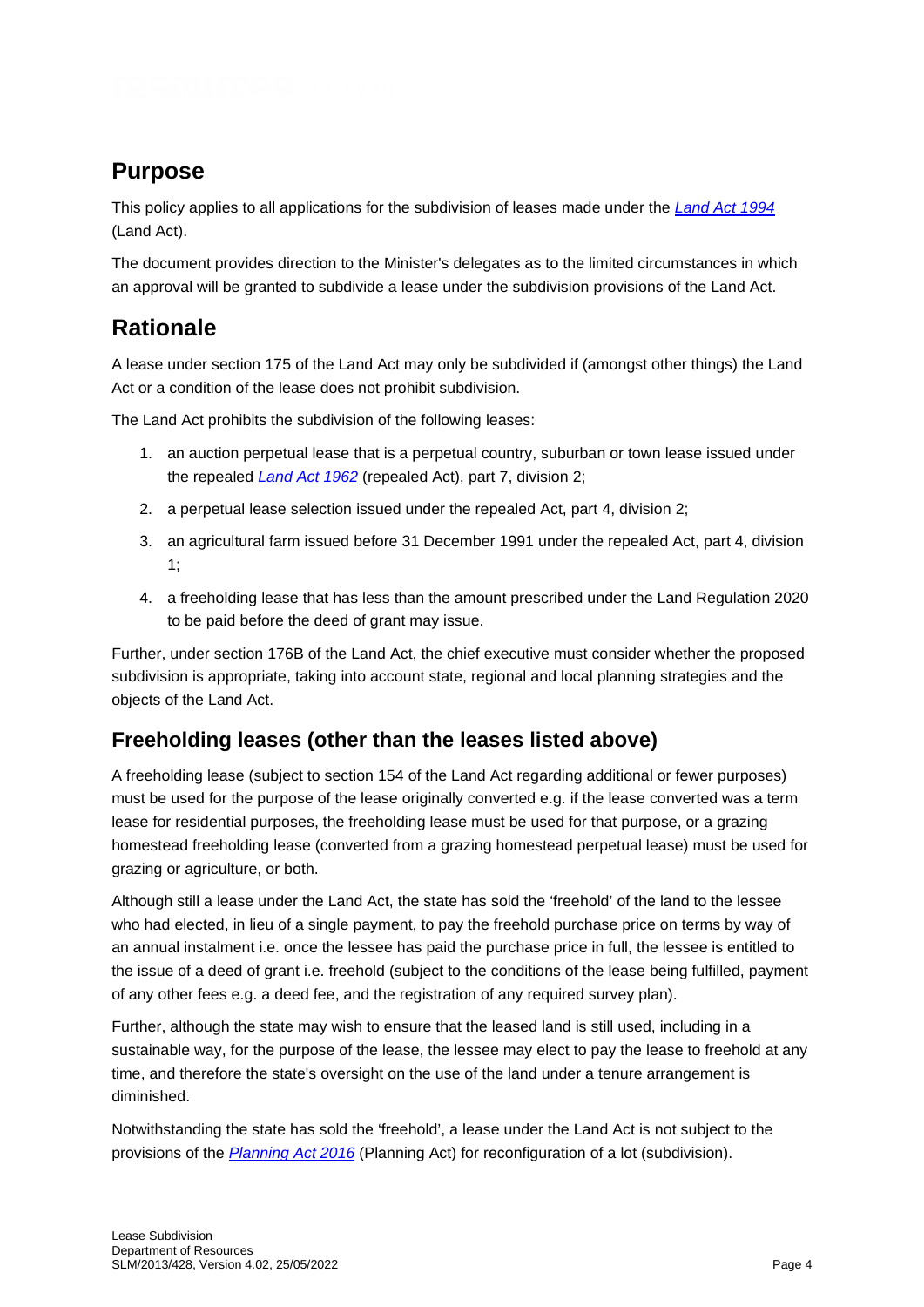Exemptions for subdivision may therefore apply, including in relation to vegetation clearing, or local government requirements for the provision of services, that may not have applied if the lessee had elected to pay to 'freehold' in a single payment and a deed of grant issued.

Accordingly, it would be against the objects of the Land Act (and the public interest) to approve the subdivision of a freeholding lease under the provisions of that Act, and if the lessee wishes to subdivide the land, the lessee will need to pay the lease to freehold and make application for reconfiguration of a lot under the Planning Act.

### <span id="page-4-0"></span>**Term and perpetual lease**

A lessee has been granted or holds a term or perpetual lease in priority only for the purpose of that lease and must use the lease for that purpose (subject to section 154 of the Land Act).

If the lessee wishes to subdivide the lease, including for private sale, the lessee has in effect indicated that part of the lease is surplus to the lessee's requirements for the purpose for which the lease issued.

As the state is the owner of the land, it is the state's prerogative and responsibility to further deal with any area that may be determined as surplus to the lessee's requirements (for the purpose of the lease) and not the lessee.

The state is required to ensure that when further dealing with such land, the land is allocated fairly i.e. decide whether a person may have priority to the land, or whether the land should be made available by public competition.

In addition, the most appropriate tenure and use of any land must be assessed pursuant to section 16 of the Land Act.

The Department of Resources (department) on behalf of the state is also required to financially account for the state's land asset.

Therefore, a subdivision of a term or perpetual lease is generally not supported, as it would be against the objects of the Land Act (and the public interest) unless there are state interest considerations, specifically in respect of rural leases.

### <span id="page-4-1"></span>**Rural leases**

As a result of closer settlement and previous misconceptions of the sustainable capacity of the state's agricultural lands, substantial areas of Queensland have been subdivided into rural lots that are too small to generate adequate profits to adjust to fluctuations in market and seasonal conditions that are commonly experienced by our agricultural industries. Coupled with other economic pressures, maintaining production targets beyond ecological desirability has contributed to the degradation of many smaller rural leases.

In addition, major concerns have now emerged about long-term climate trends. It is recognised that climate variability will have a major impact on the economic value of the state's agricultural sector. This may further increase the risks associated with agricultural production on smaller properties.

In view of the over-abundance of smaller lots to cater for any perceived market for such properties (either to provide 'starter' blocks or rural lifestyle opportunities) and the impact of long-term climate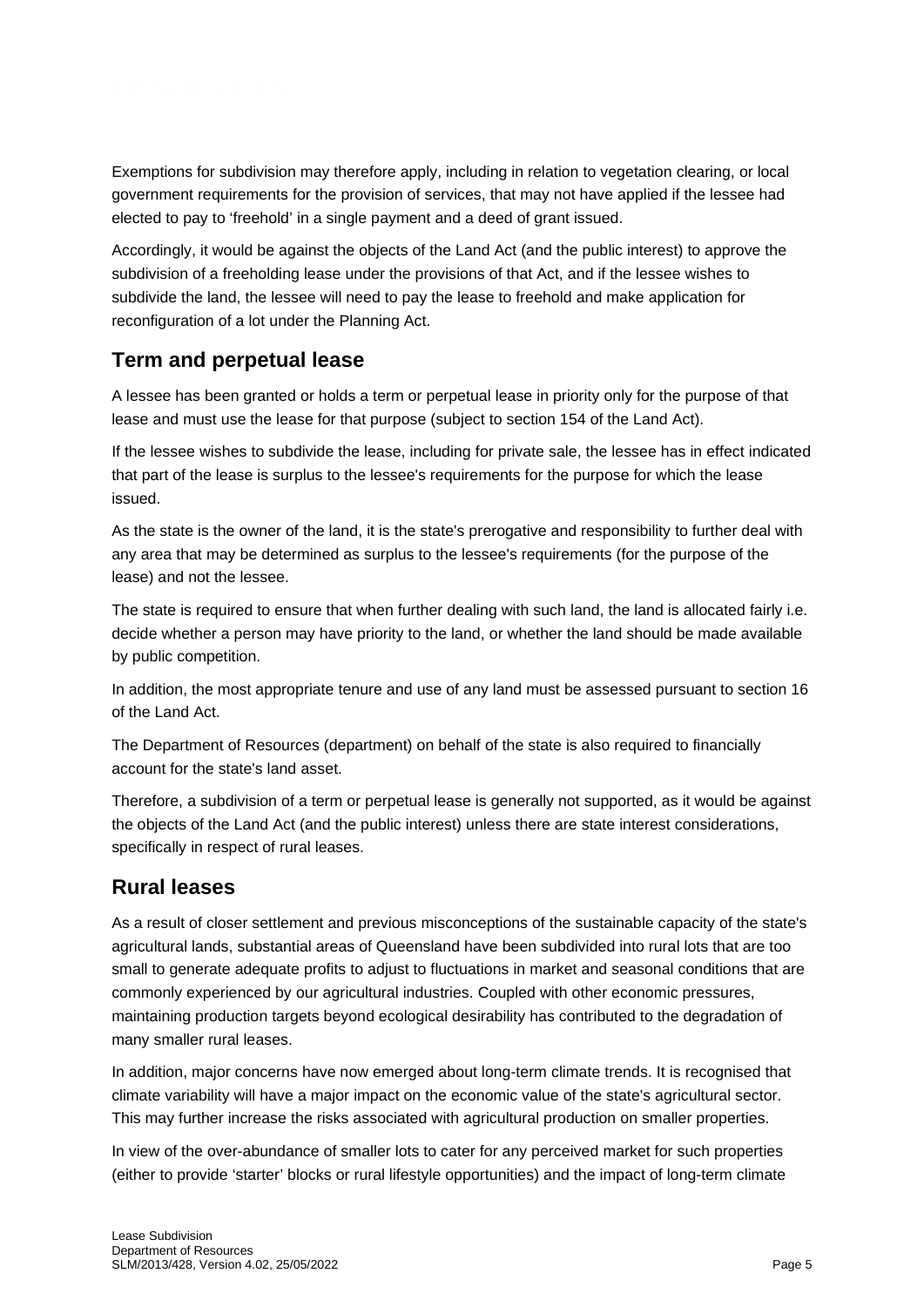variability, decisions about future land reconfiguration can be approached on a precautionary basis without a significant impact on the agricultural sector. Therefore, the further subdivision of rural leasehold properties is not favoured.

#### <span id="page-5-0"></span>**Rural lease guidelines**

#### <span id="page-5-1"></span>**Facilitating build-up**

When assessing a subdivision application, the primary test is to be - would the state allocate the land in a manner similar to that proposed in the subdivision application? That is, would the state be satisfied that the rearrangement of lots would be the most appropriate configuration?

For instance, subdividing a lease in one locality in order to tie to land located in another locality is more likely than not going to limit opportunities for better outcomes where the lease is located. From a land planning perspective, build-up in a locality where small properties exist is desirable; to subdivide a property in one of these localities simply to tie the subdivided parts to other properties outside the locality is unlikely to provide any additional outcomes that could not be achieved by the market mechanisms already operating. In these circumstances it would be less risky to leave the lease as is and refuse subdivision.

Whilst defining a locality will vary in different areas of the state, an upper limit of 100 kilometres via the best practical local government-maintained access should be applied when considering applications that involve the tying of properties. Past experience suggests that the concept of a 'reasonable working distance' varies greatly between individuals and with successive owners, or the passage of time, and pressure to remove the tie (either covenant or lease condition) inevitably comes.

Proposals that result in amalgamated leases are preferable. In more closely settled areas, the distance may be reduced as localities can be better defined.

Limiting subdivision to a locality may reduce marketplace competition thus reducing the potential profit to the lessee. However, the state does not have an obligation to assist lessees to maximise profits and therefore it is not a pertinent consideration.

#### <span id="page-5-2"></span>**Closer settlement/additional areas**

Lands legislation has constrained individual lessees' attempts to subdivide large leases so as to profit from distributing 'surplus' land. Though many existing pastoral leases (i.e. leases issued prior to the commencement of the Land Act) contained a covenant (section 473) entitling an offer of a new lease for pastoral purposes if the expiring lease is to be renewed, this entitlement is limited to a maximum of a single living area. The state had previously retained a right to re-allocate those lands that are substantially in excess of a living area at the expiration of individual leases or upon an application for conversion. Priority in the past has been given to closer settlement to allow the state to provide additional blocks so as to bring more families and capital into an area to improve the economic viability of the region. However as closer settlement slowed or was discontinued, emphasis was given to assisting landholders with less than a living area (additional areas).

The state, not individual lessees, will decide the most appropriate use on a case-by-case basis. However the retention of large leases, not smaller, is preferable in the circumstances clearly facing the agricultural sector. Recent market transactions have revealed that the competition for such leases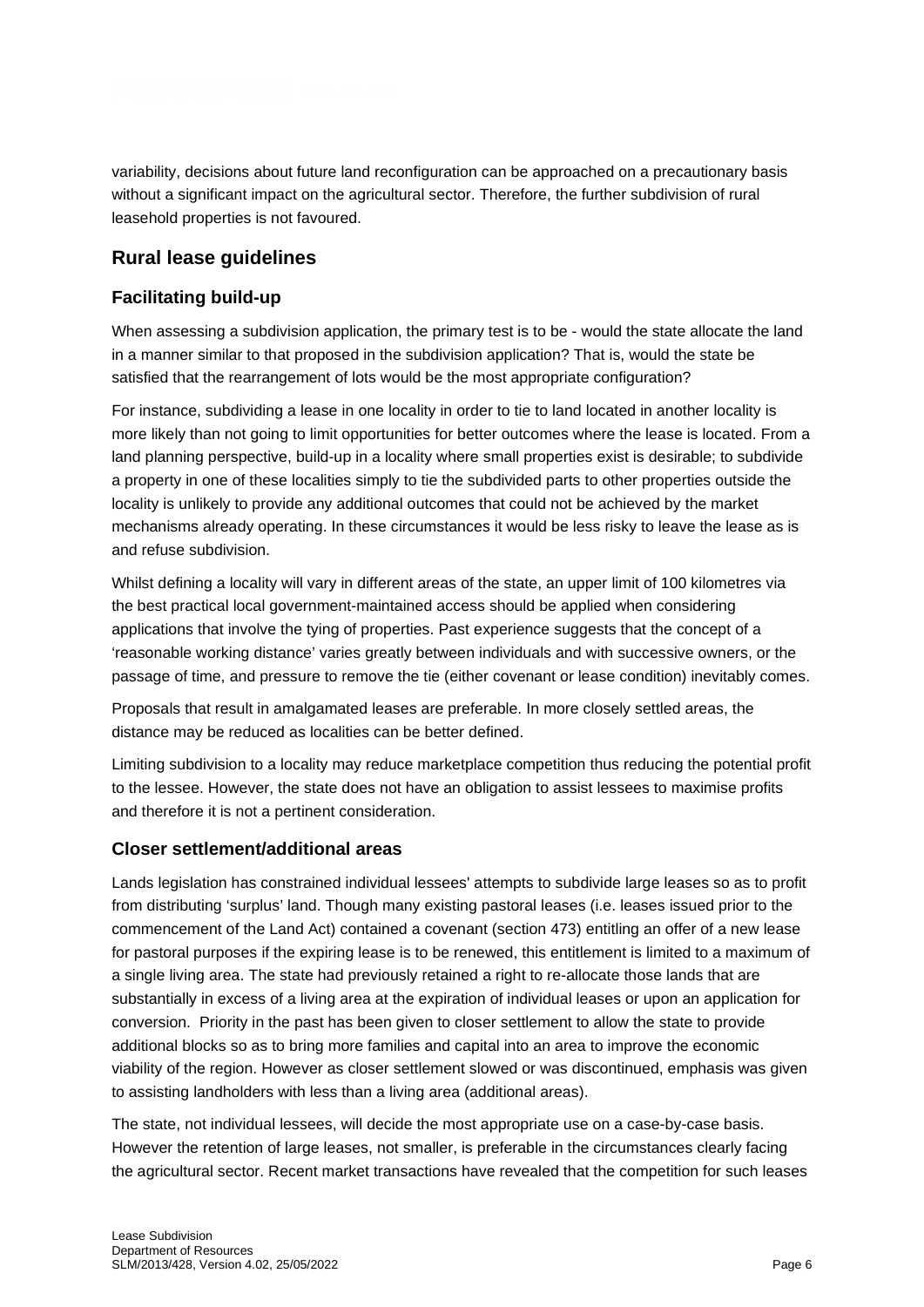is high, emphasising the importance of leases with economic certainty. The continued subdivision of large holdings, without acknowledging the past legacy, further undermines the long-term sustainability of the rural leasehold estate.

## <span id="page-6-0"></span>**Policy**

### <span id="page-6-1"></span>**Freeholding Leases**

Subdivision under the provision of the Land Act of freeholding leases is not supported, and the lessee will need to pay out the lease to freehold with any subdivision to proceed under the provisions of the Planning Act as a reconfiguration of a lot application.

### <span id="page-6-2"></span>**Term and perpetual lease - leases other than rural leases**

Similarly, subdivision under the provisions of the Land Act of term and perpetual leases is not supported and should not be approved, other than for rural leases for state interest considerations as provided for in this policy.

The lessee though may offer to surrender a (surplus) area of a lease to the state for further dealing under the Land Act. Considerations in further dealing with the land will include assessment of the most appropriate tenure and use, and whether the land is to be made available with or without competition - see sections 121,122 and 123 of the Land Act and Operational policy – [Allocation of](https://www.resources.qld.gov.au/?a=109113:policy_registry/allocation-land-in-priority.pdf&ver=4.01)  [land in priority in terms of the Land Act 1994 \(SLM/2013/499 = PUX/901/316\).](https://www.resources.qld.gov.au/?a=109113:policy_registry/allocation-land-in-priority.pdf&ver=4.01)

Prior to accepting any such surrender, the department will need to ensure that:

- 1. the balance of the lease is still sufficient in area to be used for the purpose of the lease (e.g. if a residential lease, then the balance area of the lease will still conform to the planning scheme, or if the lease is situated on an industrial estate, the required industry, including any foreseeable future expansion on the site, may still be undertaken), and
- 2. the surplus land is also adequate (including in area and condition) with which to further deal i.e. sufficient in area to be a stand-alone parcel, or if not, is able to be amalgamated with adjoining land, and there is no other reason (e.g. erosion) that may prevent the use of the land.

### <span id="page-6-3"></span>**Rural Leases**

In general, subdivision of rural leases is not supported

The subdivision of rural leases may be approved only where-

- 1. a part of the lease is to be surrendered (see **note 1** below) to enable the state to obtain land
	- a. for a public purpose (see **note 2** below); or
	- b. for use in a property build-up scheme; or
	- *c.* for new settlement or an additional area to be distributed through Chapter 4 Part 1 of the Land Act.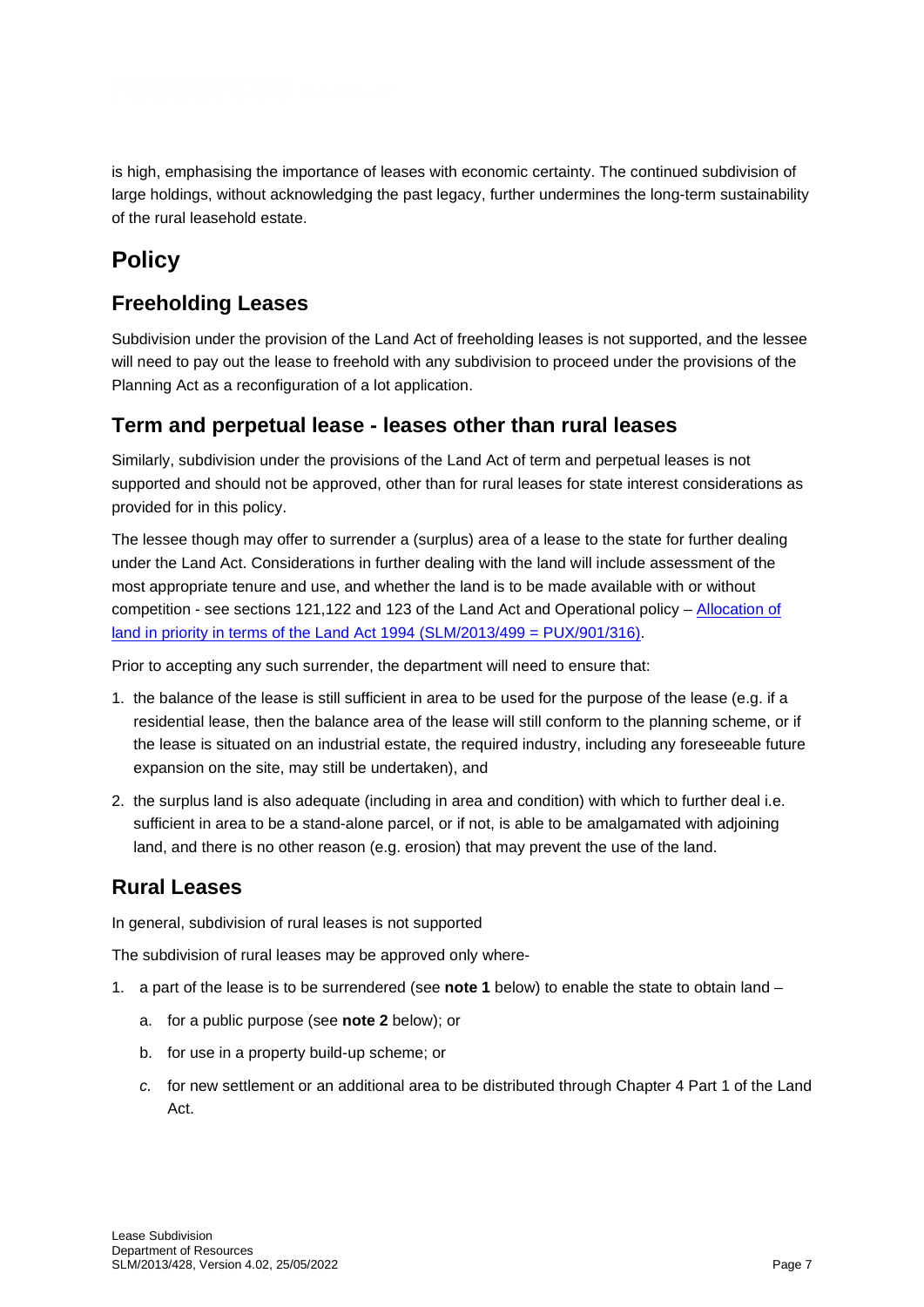- 2. the lease is to be subdivided in a minimalist (see **note 3** below) manner to enable the disposal of the entire lease to assist the build-up (see **note 4** below) of other pastoral, agricultural or grazing lands in the locality in which the lease is located.
- 3. the subdivision is to rearrange contiguous lots to provide for improved cadastre (see **note 5** below) or natural resource management (see **note 6** below).

#### **Notes:**

- 1. Surrender may occur voluntarily or as part of a formal acquisition process.
- 2. It is desirable that the balance of the lease
	- a. Remains a viable entity; or
	- b. Is amalgamated or tied to other lots within the aggregation
		- If this is not achievable and public ownership is paramount, each case should be determined on its individual merit however the public interest will have precedent.
- 3. The creation of more than two lots should not be approved.
- 4. Amalgamation of lots is required. If amalgamation is legislatively unobtainable then a covenant is to be used to prevent the future separate sale of the lots.
- 5. No net increase in lots is to result. This scenario will often be best addressed through section 360A(2)(c).
- 6. Fencing to land types, more practical watercourse management etc. No net increase in lots is to result. To ensure that the lease is subdivided and disposed of for build-up (build-up is defined in Definitions of this policy), the lease proposed to be subdivided must be held by the lessee who requires the build-up i.e.
	- a. all the lands, including the lease to be subdivided, are held by the same lessee in exactly the same interests, or
	- b. Lessee A holds a lease/land, and Lessee B holds a further lease/land, and together they hold a separate lease that is proposed to be subdivided for build-up for those lessees' separate leases/land.

### <span id="page-7-0"></span>**Rolling term lease**

If a rolling term lease is subdivided, each new subdivided lease is a rolling term lease even if the subdivided leases are less than 100ha - refer to section 176A(3) of the Land Act.

**Note:** The rolling term lease extension registered on title does not commence until the current lease term expires).

Therefore, any registered rolling term lease extension that has not yet commenced for the lease being subdivided does not continue to the new subdivided leases.

Generally, the terms of new subdivided leases would be for the remaining term of the lease being subdivided (i.e. the term up to the expiry date of the current term and not the rolling term lease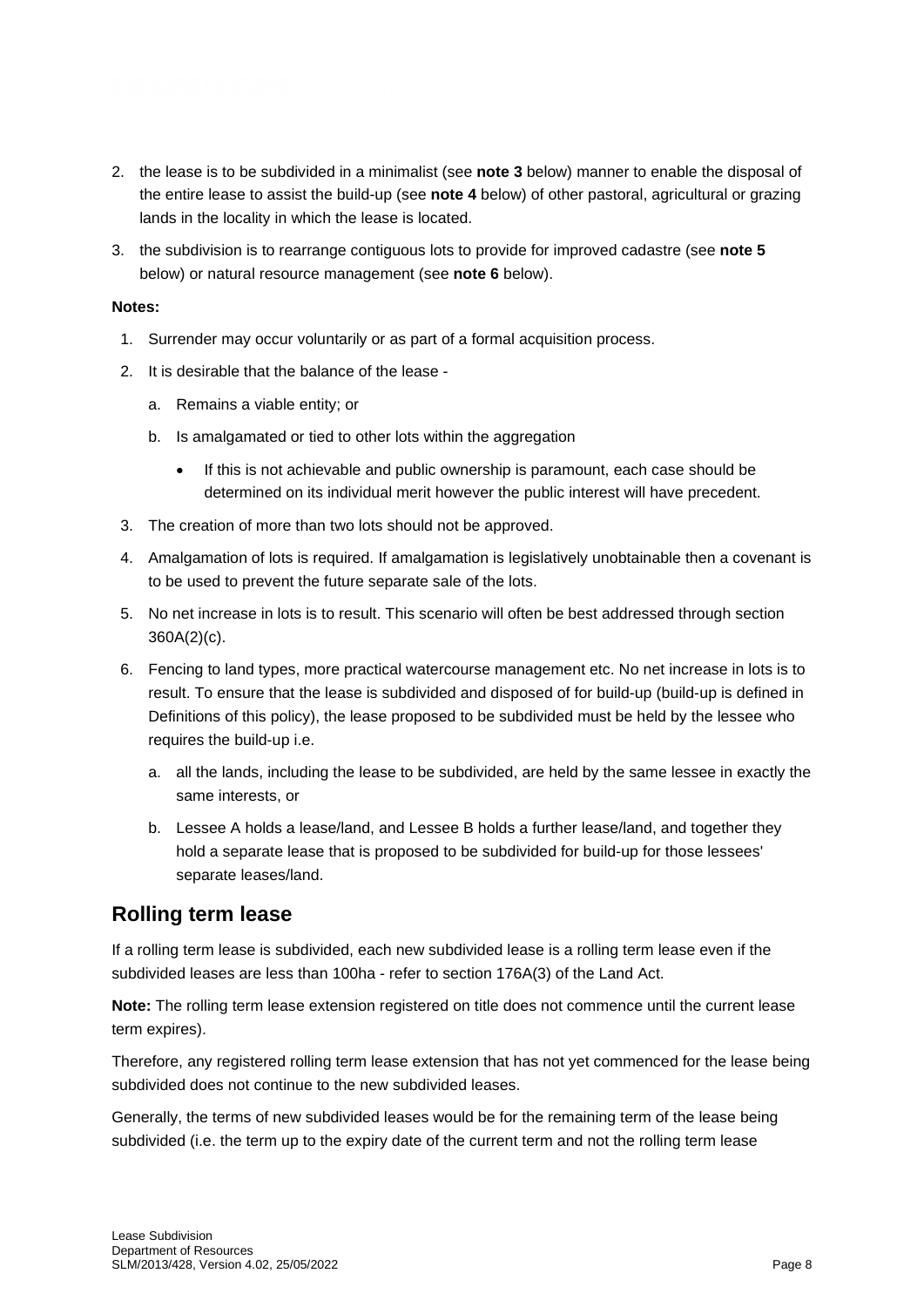extension date), but a longer term may be considered in accordance with section 176A of the Land Act.

For example,

- 1. If the original term of the lease being subdivided was 30 years, and
- 2. has 15 years left to run (i.e. before the rolling term lease extension takes effect),

the subdivided leases may issue for up to 30 years from a native title and Land Act perspective.

However, section 159(1) of the Land Act needs to be considered as if the action is a renewal – see section 176B(b) of that Act, and the delegate will need to demonstrate and document why a longer term is being considered.

**Note:** If the new subdivided leases issue only for the balance term of the lease being subdivided, any later rolling term lease extension for the subdivided leases may only be for the term of those leases. For example, if the balance term of the rolling term lease being subdivided is 15 years and the subdivided leases issued only for that term, a later rolling term lease extension could only be for 15 years. In this instance, the lessee could be seen as being disadvantaged by the subdivision.

### <span id="page-8-0"></span>**Definitions**

**Amalgamated leases** - means the amalgamation of 2 or more contiguous leases of the same type held by the same lessee/s in exactly the same interests ('contiguous' includes leases separated only by a road or watercourse\*) into one lease of the same type.

\*An amalgamation of leases must not affect the status of a boundary watercourse - if 2 or more lots separated by a boundary watercourse are to be amalgamated, any new lot is to be joined by vinculum.

**Build-up** - means the integration of additional land, from within the locality, into the management of a sub-standard agricultural business enterprise to increase its long-term viability, productivity and profitability within the sustainable capacity of the land.

**Public purpose** - means a purpose for which land may be taken under the *[Acquisition of Land Act](https://www.legislation.qld.gov.au/view/html/inforce/current/act-1967-048)  [1967](https://www.legislation.qld.gov.au/view/html/inforce/current/act-1967-048)* or a community purpose under the Land Act.

**Rural Leases** - Land Act tenures used for pastoral, grazing or agricultural purposes, including rural leasehold land but excludes:

- 1. freeholding leases; or
- 2. term leases that are:
	- a. issued over a reserve dedicated under the Act; or
	- b. issued over a state forest or timber reserve declared under the *[Forestry Act 1959](https://www.legislation.qld.gov.au/view/html/inforce/current/act-1959-058)* or
	- c. issued over a protected area as defined by section 28 of the *[Nature Conservation Act](https://www.legislation.qld.gov.au/view/html/inforce/current/act-1992-020)  [1992](https://www.legislation.qld.gov.au/view/html/inforce/current/act-1992-020)*; or
- 3. occupation licences; or
- 4. road licences; or